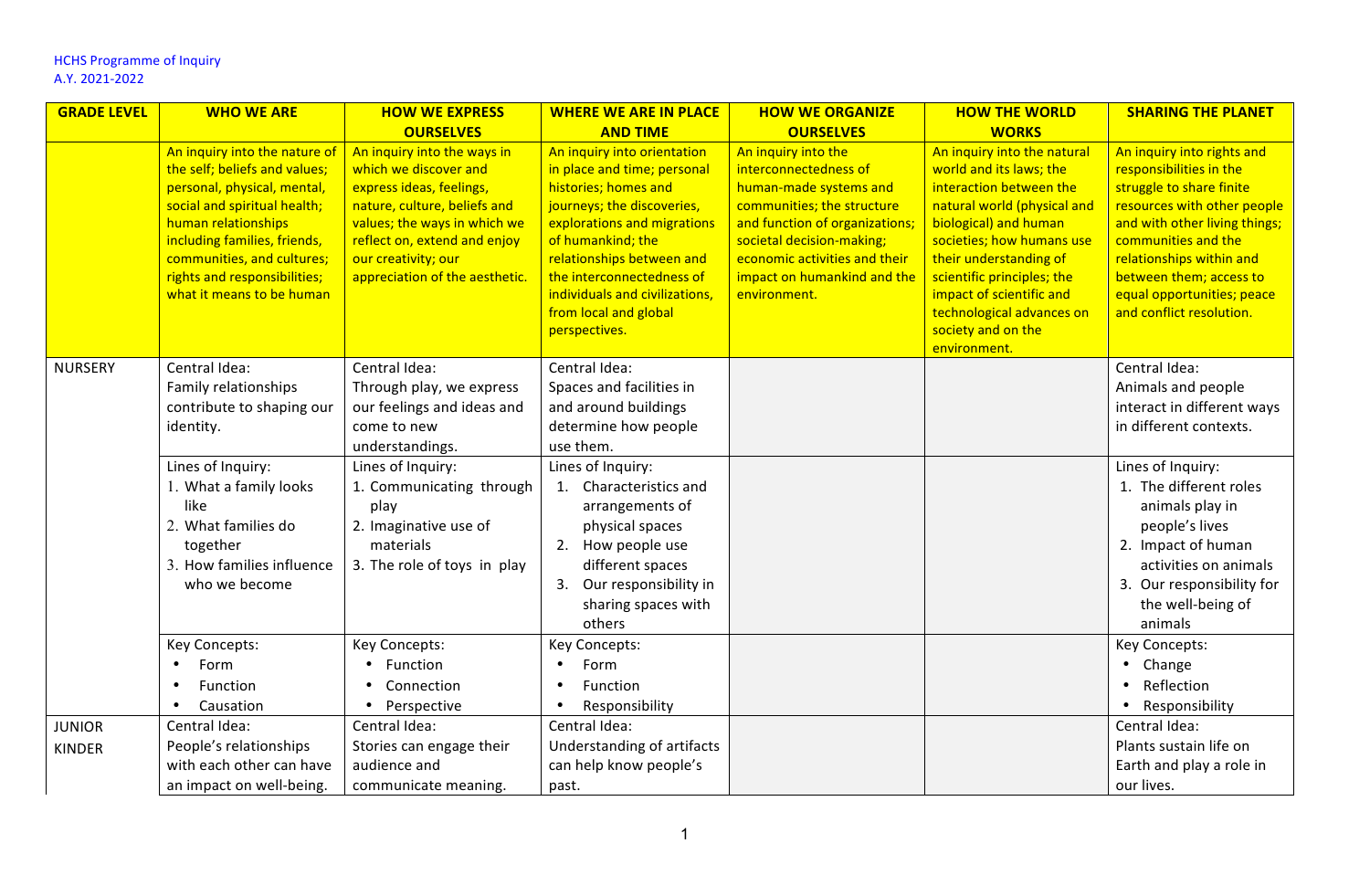|                | Lines of Inquiry:          | Lines of Inquiry:           | Lines of Inquiry:        |                             |                         | Lines of Inquiry:         |
|----------------|----------------------------|-----------------------------|--------------------------|-----------------------------|-------------------------|---------------------------|
|                | 1. How we develop          | 1. How to construct an      | What artifacts are       |                             |                         | 1. Caring for plants      |
|                | relationships              | effective story             | Ways to understand<br>2. |                             |                         | 2. Products we derive     |
|                |                            |                             | artifacts                |                             |                         |                           |
|                | 2. How relationships       | 2. What stories can convey  |                          |                             |                         | from plants               |
|                | affect us                  | 3. How stories are created  | 3. How artifacts relate  |                             |                         | 3. How plants             |
|                | 3. Roles and behaviors     | and shared                  | to one's past            |                             |                         | contribute to life on     |
|                | within relationships       | 4. Feelings and emotions    |                          |                             |                         | Earth                     |
|                |                            | that stories evoke          |                          |                             |                         |                           |
|                | Key Concepts:              | Key Concepts:               | Key Concepts:            |                             |                         | Key Concepts:             |
|                | Form                       | Form<br>$\bullet$           | $\bullet$<br>Form        |                             |                         | • Causation               |
|                | Function                   | Connection<br>$\bullet$     | Perspective              |                             |                         | Change<br>$\bullet$       |
|                | Responsibility             | Perspective                 | Connection               |                             |                         | Responsibility            |
| <b>KINDER</b>  | Central Idea:              | Central Idea:               | Central Idea:            |                             |                         | Central Idea:             |
|                | Choices of role models     | Celebrations and traditions | Homes reflect cultural   |                             |                         | People can establish      |
|                | reflect the values of      | are expressions of shared   | influences and local     |                             |                         | practices in order to     |
|                | individuals and societies. | belief and values.          | conditions.              |                             |                         | sustain and maintain the  |
|                |                            |                             |                          |                             |                         | Earth's resources.        |
|                | Lines of Inquiry:          | Lines of Inquiry:           | Lines of Inquiry:        |                             |                         | Lines of Inquiry:         |
|                | What are values<br>1.      | Why people celebrate        | 1. What constitutes a    |                             |                         | 1. Limited nature of the  |
|                | Who are considered<br>2.   | 2. Features of traditions   | home                     |                             |                         | Earth's resources         |
|                | role models                | and celebrations            | 2. How homes reflect     |                             |                         | 2. Personal choices that  |
|                |                            |                             |                          |                             |                         |                           |
|                | 3. How we choose our       | 3. Symbolic                 | family values            |                             |                         | can help sustain the      |
|                | role models                | representations of          | 3. How homes reflect     |                             |                         | environment               |
|                |                            | celebrations and            | local culture            |                             |                         | 3. Reusing and recycling  |
|                |                            | traditions                  | 4. Factors that          |                             |                         | different materials       |
|                |                            | What meaning people<br>4.   | determine where          |                             |                         | 4. Reducing waste         |
|                |                            | assign to celebrations      | people live              |                             |                         |                           |
|                |                            | and traditions              |                          |                             |                         |                           |
|                | Key Concepts:              | Key Concepts:               | Key Concepts:            |                             |                         | Key Concepts:             |
|                | Form                       | <b>Function</b>             | Form                     |                             |                         | Causation                 |
|                | Connection<br>$\bullet$    | Form<br>$\bullet$           | Connection               |                             |                         | Responsibility            |
|                | Reflection<br>$\bullet$    | Connection<br>$\bullet$     | Perspective              |                             |                         | Change                    |
|                |                            | Perspective                 |                          |                             |                         | Reflection                |
| <b>GRADE 1</b> | Central Idea:              | Central Idea:               | Central Idea:            | Central Idea:               | Central Idea:           | Central Idea:             |
|                | The choices people make    | Images communicate ideas    | Learning about previous  | Physical and virtual public | Understanding of        | People interact with, use |
|                | affect their health and    | and information.            | generations helps us     | spaces provide people with  | scientific knowledge is | and value local           |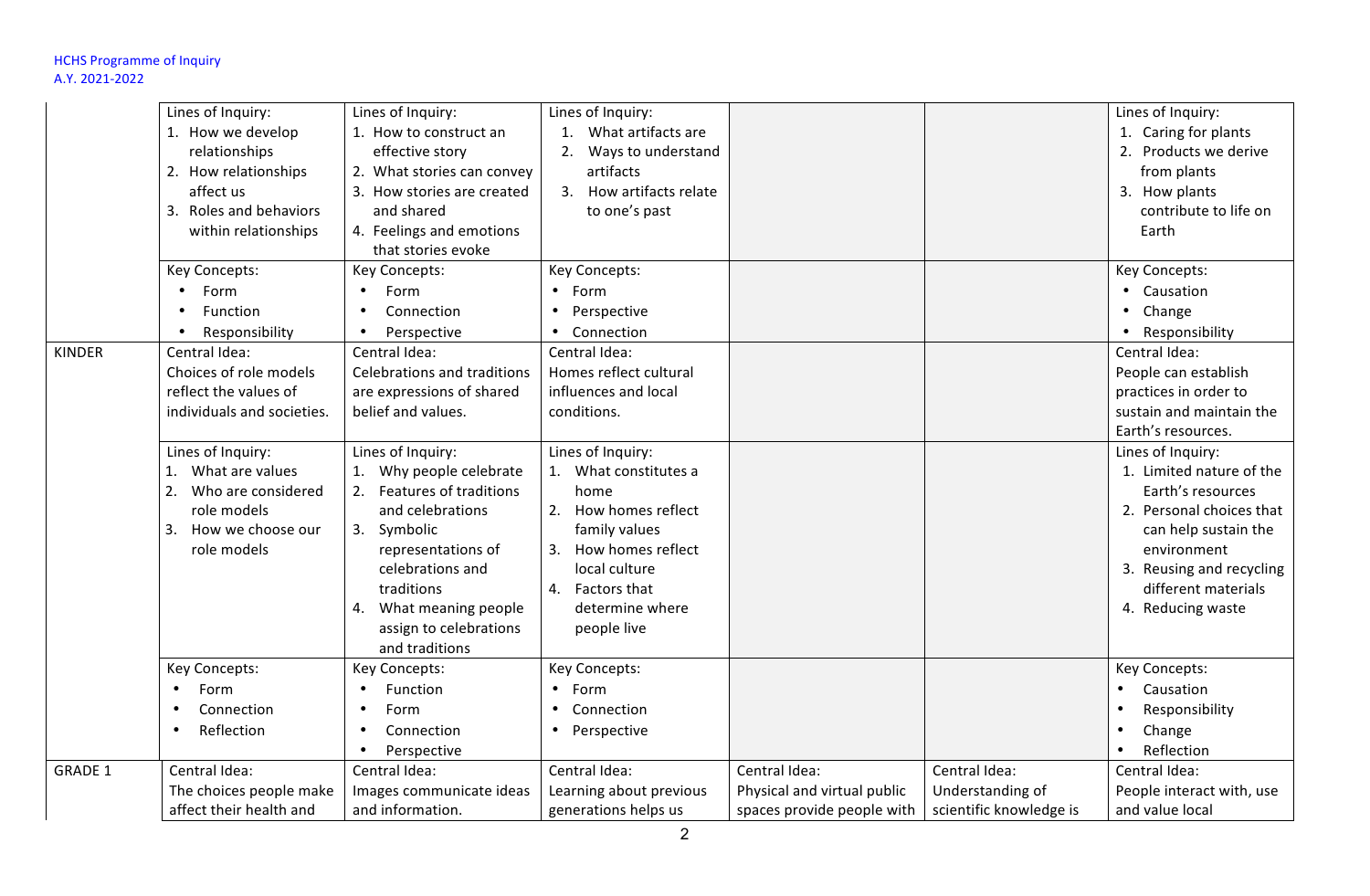|                | well-being.                                                                  |                                                                                         | understand the                                                                  | opportunities to make                                         | constantly evolving and                                                      | environments in different                                                            |
|----------------|------------------------------------------------------------------------------|-----------------------------------------------------------------------------------------|---------------------------------------------------------------------------------|---------------------------------------------------------------|------------------------------------------------------------------------------|--------------------------------------------------------------------------------------|
|                |                                                                              |                                                                                         | relationship between the<br>past and the present.                               | connections and establish<br>a sense of community.            | has an impact on<br>people's lives.                                          | ways.                                                                                |
|                | Lines of Inquiry:                                                            | Lines of Inquiry:                                                                       | Lines of Inquiry:                                                               | Lines of Inquiry:                                             | Lines of Inquiry:                                                            | Lines of Inquiry:                                                                    |
|                | 1. What leads to<br>advances in scientific<br>knowledge and                  | 1. The use of static and<br>moving images in<br>different media                         | 1. Ways to find out about<br>the past<br>2. How aspects of the                  | 1. Purpose of public<br>spaces<br>2. Characteristics of       | 1. What leads to<br>advances in scientific<br>knowledge and                  | 1. Natural and human-<br>made elements of local<br>environments                      |
|                | understanding<br>2. The role of technology<br>in scientific<br>understanding | 2. How design elements of<br>images support<br>communication<br>3. How we interpret and | past still influence us<br>today<br>3. Why some behaviours<br>and practice have | different public spaces<br>3. How people use public<br>spaces | understanding<br>2. The role of technology<br>in scientific<br>understanding | 2. How local environment<br>addresses people's<br>needs<br>3. How natural spaces are |
|                | 3. The effects of<br>scientific advances on<br>people and the<br>environment | respond to images                                                                       | changed or remained<br>the same over time                                       |                                                               | 3. The effects of<br>scientific advances on<br>people and the<br>environment | values in local<br>environments                                                      |
|                | Key Concepts:                                                                | Key Concepts:                                                                           | Key Concepts:                                                                   | Key Concepts:                                                 | Key Concepts:                                                                | Key Concepts:                                                                        |
|                | Change<br>$\bullet$                                                          | Function                                                                                | Causation                                                                       | Function                                                      | Change                                                                       | Causation                                                                            |
|                | Connection<br>$\bullet$                                                      | Connection<br>$\bullet$                                                                 | • Change                                                                        | Connection<br>$\bullet$                                       | Connection                                                                   | Perspective<br>$\bullet$                                                             |
|                | Responsibility<br>$\bullet$                                                  | Perspective<br>$\bullet$                                                                | • Connection                                                                    | Responsibility                                                | Responsibility                                                               | Responsibility                                                                       |
| <b>GRADE 2</b> | Central Idea:                                                                | Central Idea:                                                                           | Central Idea:                                                                   | Central Idea:                                                 | Central Idea:                                                                | Central Idea:                                                                        |
|                | Understanding different                                                      | Creating and responding to                                                              | Communities are                                                                 | People play different roles                                   | The design of buildings                                                      | When interacting with                                                                |
|                | ways of learning enables                                                     | art develops understanding                                                              | enriched by their                                                               | in the communities to                                         | and structures is                                                            | natural habitats, humans                                                             |
|                | people to respond to                                                         | of ourselves and the world                                                              | members and                                                                     | which they belong.                                            | dependent upon                                                               | make choices that have                                                               |
|                | their own learning needs                                                     | around us.                                                                              | the different                                                                   |                                                               | environmental factors,                                                       | an impact on other living                                                            |
|                | as well as those of                                                          |                                                                                         | perspectives they bring.                                                        |                                                               | human ingenuity and                                                          | things.                                                                              |
|                | others.                                                                      |                                                                                         |                                                                                 |                                                               | available materials.                                                         |                                                                                      |
|                | Lines of Inquiry:                                                            | Lines of Inquiry:                                                                       | Lines of Inquiry:                                                               | Lines of Inquiry:                                             | Lines of Inquiry:                                                            | Lines of Inquiry:                                                                    |
|                | 1. Learning<br>communities                                                   | 1. How arts can be a<br>reflection of societal                                          | What a community is<br>1.<br>2.<br>People within a                              | 1. Various communities<br>we belong to                        | 1. Considerations to take<br>into account when                               | 1. Human impact on<br>natural habitats                                               |
|                | 2. How people construct                                                      | values and issues                                                                       | community                                                                       | 2. Roles of people who                                        | building a structure                                                         | 2. How living things                                                                 |
|                | knowledge                                                                    | 2. The contexts in which                                                                | 3.<br>The personal stories                                                      | are part of our                                               | 2. The impact of                                                             | responds to                                                                          |
|                | 3. Different learning                                                        | artworks were created                                                                   | of community                                                                    | communities                                                   | buildings and                                                                | changing                                                                             |
|                | styles                                                                       | 3. How learning about arts                                                              | members                                                                         | 3. How communities are                                        | structures on the                                                            | environmental                                                                        |
|                | 4. How different                                                             | develops appreciation                                                                   |                                                                                 | organized                                                     | environment                                                                  | conditions                                                                           |
|                | learning styles impact                                                       | 4. Personal preference in                                                               |                                                                                 |                                                               | 3. Local architecture and                                                    | 3. Balance between                                                                   |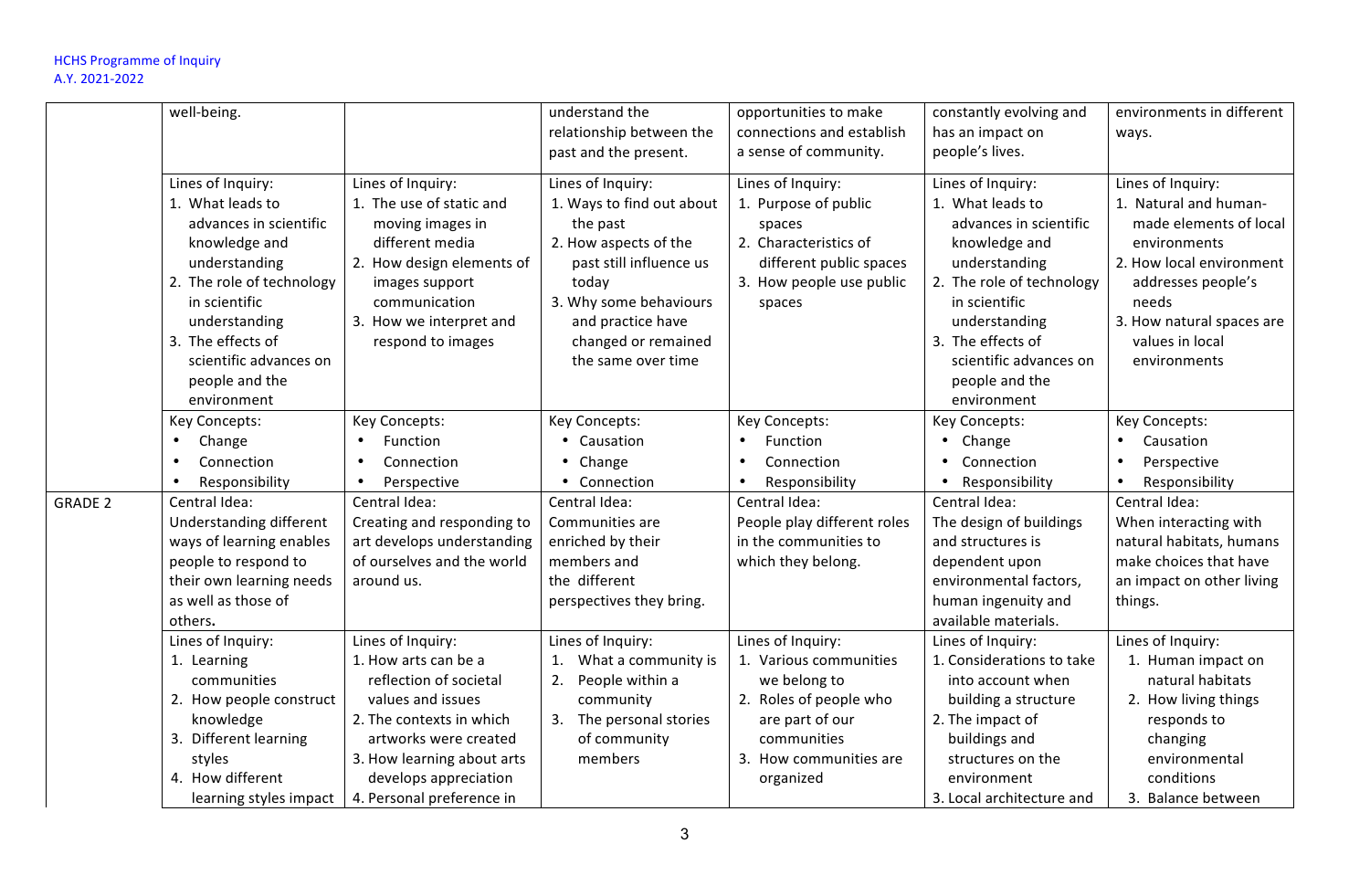|                | the way people<br>engage in a learning<br>community<br>Key Concepts:<br>Function<br>Perspective<br>Responsibility                                                                                                                           | appreciation of arts<br>Key Concepts:<br>Function<br>Perspective<br>Reflection                                                                                                               | Key Concepts:<br>Form<br>Change<br>Perspective                                                                                                                                                                                              | Key Concepts:<br>Form<br>Function<br>Responsibility<br>$\bullet$                                                                            | its connection with the<br>needs of the<br>community and<br>availability of<br>materials<br>Key Concepts:<br>• Form<br>Function<br>• Connection                            | rights and<br>responsibilities<br>when interacting<br>with natural habitats<br>Key Concepts:<br>• Causation<br>• Change<br>Responsibility<br>$\bullet$                                                                                                          |
|----------------|---------------------------------------------------------------------------------------------------------------------------------------------------------------------------------------------------------------------------------------------|----------------------------------------------------------------------------------------------------------------------------------------------------------------------------------------------|---------------------------------------------------------------------------------------------------------------------------------------------------------------------------------------------------------------------------------------------|---------------------------------------------------------------------------------------------------------------------------------------------|----------------------------------------------------------------------------------------------------------------------------------------------------------------------------|-----------------------------------------------------------------------------------------------------------------------------------------------------------------------------------------------------------------------------------------------------------------|
| <b>GRADE 3</b> | Central Idea:<br>People's cultural<br>background has an<br>impact on their beliefs,<br>values and actions.                                                                                                                                  | Central Idea:<br>Awareness of our<br>characteristics, abilities<br>and interests informs our<br>learning and development.                                                                    | Central Idea:<br>A person's behaviour and<br>how they choose to<br>present themselves<br>project aspects of the<br>identity.                                                                                                                | Central Idea:<br>Signs and symbols are part<br>of human-made systems<br>that facilitate local and<br>global communication.                  | Central Idea:<br>Materials behave and<br>interact in certain ways,<br>which determine how<br>people use them.                                                              | Central Idea:<br>Biodiversity relies on<br>maintaining the<br>interdependent balance<br>of organisms within<br>systems.                                                                                                                                         |
|                | Lines of Inquiry:<br>1. What constitutes<br>culture<br>2. How people use<br>different experiences<br>to inform their<br>perspective<br>3. The connections<br>between beliefs and<br>values, and the<br>actions taken in<br>response to them | Lines of Inquiry:<br>1. Physical, social and<br>emotional<br>characteristics<br>2. Similarities and<br>differences between<br>ourselves and others<br>3. Personal abilities and<br>interests | Lines of Inquiry:<br>1. How appearance and<br>behaviour influence<br>our perception of<br>others<br>2. The influence of<br>cultural and social<br>norms on how we<br>chose to present<br>ourselves<br>3. Fashion as a form of<br>expression | Lines of Inquiry:<br>1. Iconography<br>2. How visual language<br>facilitates<br>communication<br>3. Specialized systems of<br>communication | Lines of Inquiry:<br>1. Behaviour of<br>materials<br>2. Changing of<br>properties of<br>materials<br>3. Manipulation and<br>application of<br>materials to new<br>purposes | Lines of Inquiry:<br>1. Ways in which<br>ecosystems, biomes<br>and environment are<br>interdependent<br>2. How human<br>interaction with the<br>environment can<br>affect the balance of<br>systems<br>3. The consequences of<br>imbalance within<br>ecosystems |
|                | Key Concepts:<br>$•$ Form<br>• Connection<br>• Perspective                                                                                                                                                                                  | Key Concepts:<br>Form<br>$\bullet$<br>Perspective<br>Reflection<br>$\bullet$                                                                                                                 | Key Concepts:<br>• Change<br>Perspective<br>Reflection<br>$\bullet$                                                                                                                                                                         | Key Concepts:<br>Form<br>Function<br>• Connection                                                                                           | Key Concepts:<br>• Function<br>Causation<br>Change<br>$\bullet$                                                                                                            | Key Concepts:<br>• Causation<br>• Connection<br>• Responsibility                                                                                                                                                                                                |
| <b>GRADE 4</b> | Central Idea:<br>Systems that define<br>beliefs and values offer                                                                                                                                                                            | Central Idea:<br>Throughout history, people<br>have interacted with each                                                                                                                     | Central Idea:<br>Exploration leads to<br>discoveries, opportunities                                                                                                                                                                         | Central Idea:<br>Government systems<br>influence the lives of                                                                               | Central Idea:<br>All living things go<br>through a process of                                                                                                              | Central Idea:<br>People can make choices<br>to support the                                                                                                                                                                                                      |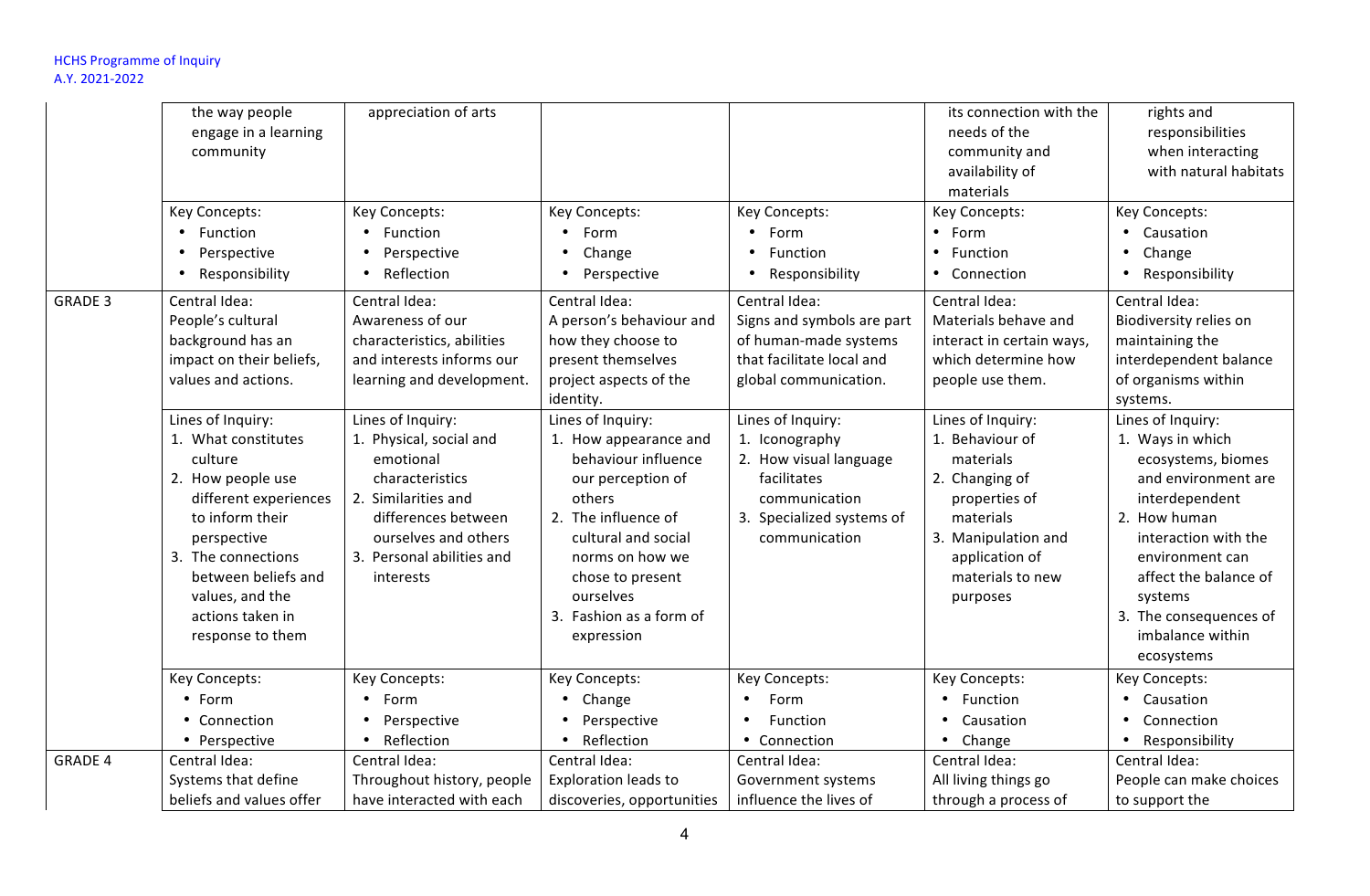|                | an explanations about                                                                                                                                                                                                                                                 | other and communicated                                                                                                                                                                                                                        | and new understandings.                                                                                                                                                           | citizens.                                                                                                                                                                                                                      | change.                                                                                                                                              | sustainability of the                                                                                                                                                                                                        |
|----------------|-----------------------------------------------------------------------------------------------------------------------------------------------------------------------------------------------------------------------------------------------------------------------|-----------------------------------------------------------------------------------------------------------------------------------------------------------------------------------------------------------------------------------------------|-----------------------------------------------------------------------------------------------------------------------------------------------------------------------------------|--------------------------------------------------------------------------------------------------------------------------------------------------------------------------------------------------------------------------------|------------------------------------------------------------------------------------------------------------------------------------------------------|------------------------------------------------------------------------------------------------------------------------------------------------------------------------------------------------------------------------------|
|                | the world around us and<br>what it means to be                                                                                                                                                                                                                        | using arts.                                                                                                                                                                                                                                   |                                                                                                                                                                                   |                                                                                                                                                                                                                                |                                                                                                                                                      | Earth's resources.                                                                                                                                                                                                           |
|                | human.                                                                                                                                                                                                                                                                |                                                                                                                                                                                                                                               |                                                                                                                                                                                   |                                                                                                                                                                                                                                |                                                                                                                                                      |                                                                                                                                                                                                                              |
|                | Lines of Inquiry:<br>1. Similarities and<br>differences between<br>beliefs system<br>(secular and faith-<br>based)<br>How beliefs and<br>2.<br>values contribute to<br>the formation and<br>actions of the<br>communities<br>3. The impact of<br>spiritual traditions | Lines of Inquiry:<br>1. How people<br>communicate through<br>arts<br>2. How art works provide<br>insight and<br>information<br>3. The role of arts in<br>different cultures,<br>places and times<br>4. Development of arts<br>forms over time | Lines of Inquiry:<br>1. Reasons for<br>exploration (historical<br>and personal)<br>2. How explorations<br>have taken place over<br>time<br>3. The consequences of<br>explorations | Lines of Inquiry:<br>1. How government<br>systems function<br>2. How decision making<br>practices reflect human<br>rights<br>3. Impact of government<br>on citizens<br>4. The rights and<br>responsibilities of<br>citizenship | Lines of Inquiry:<br>1. How living things<br>change over their<br>lifetime<br>2. Patterns of growth<br>2. Factors that can<br>influence life cycles  | Lines of Inquiry:<br>1. Earth's finite and<br>infinite resources<br>2. The impact of<br>people's choices on<br>the environment<br>The balance<br>3.<br>between meeting<br>human needs and<br>the use of limited<br>resources |
|                | on society<br>Key Concepts:<br>Form<br>$\bullet$<br>Perspective<br>Reflection                                                                                                                                                                                         | Key Concepts:<br>Perspective<br>Function<br>$\bullet$<br>Connection<br>Change                                                                                                                                                                 | Key Concepts:<br>$\bullet$<br>Causation<br>$\bullet$<br>Change<br>Perspective<br>Reflection                                                                                       | Key Concepts:<br>Function<br>Perspective<br>Connection<br>Responsibility                                                                                                                                                       | Key Concepts:<br>Causation<br>Change<br>Connection                                                                                                   | Key Concepts:<br>$\bullet$<br>Form<br>Responsibility<br>$\bullet$<br>Causation<br>$\bullet$<br>Connection                                                                                                                    |
| <b>GRADE 5</b> | Central Idea:<br>Changes people<br>experience at different<br>stages of their lives affect<br>their evolving sense of<br>self.                                                                                                                                        | Central Idea:<br>People can create or<br>manipulate messages to<br>target specific audience.                                                                                                                                                  | Central Idea:<br>Evidence of past<br>civilizations can be used<br>to make connections to<br>present-day societies.                                                                | Central Idea:<br>Economic activity relies on<br>systems of production,<br>exchange and consumption<br>of goods and services.                                                                                                   | Central Idea:<br>Natural materials can<br>undergo changes that<br>may provide challenges<br>and benefits for society<br>and environment.             | Central Idea:<br>People can establish<br>practices in order to<br>adapt to the changes in<br>the Earth.                                                                                                                      |
|                | Lines of Inquiry:<br>1. The physical, social,<br>emotional and<br>intellectual changes<br>that occur throughout<br>life<br>2. Factors that                                                                                                                            | Lines of Inquiry:<br>1. How images, text and<br>music are used to<br>influence behavior of<br>target audiences<br>2. Critical evaluation of<br>messages presented in                                                                          | Lines of Inquiry:<br>1. Characteristics of<br>civilizations and<br>societies<br>2. Connections between<br>past and present<br>3.<br>Implications for the                          | Lines of Inquiry:<br>1. The role of supply and<br>demand<br>2. The distribution of<br>goods and services<br>3. Our responsibility as<br>consumers                                                                              | Lines of Inquiry:<br>1. Conditions that cause<br>reversible and<br>irreversible changes in<br>materials<br>2. How societies take<br>advantage of the | Lines of Inquiry:<br>1. How the different<br>components of the<br>Earth are interrelated<br>2. Why the Earth has<br>changed and is<br>continuing to change                                                                   |